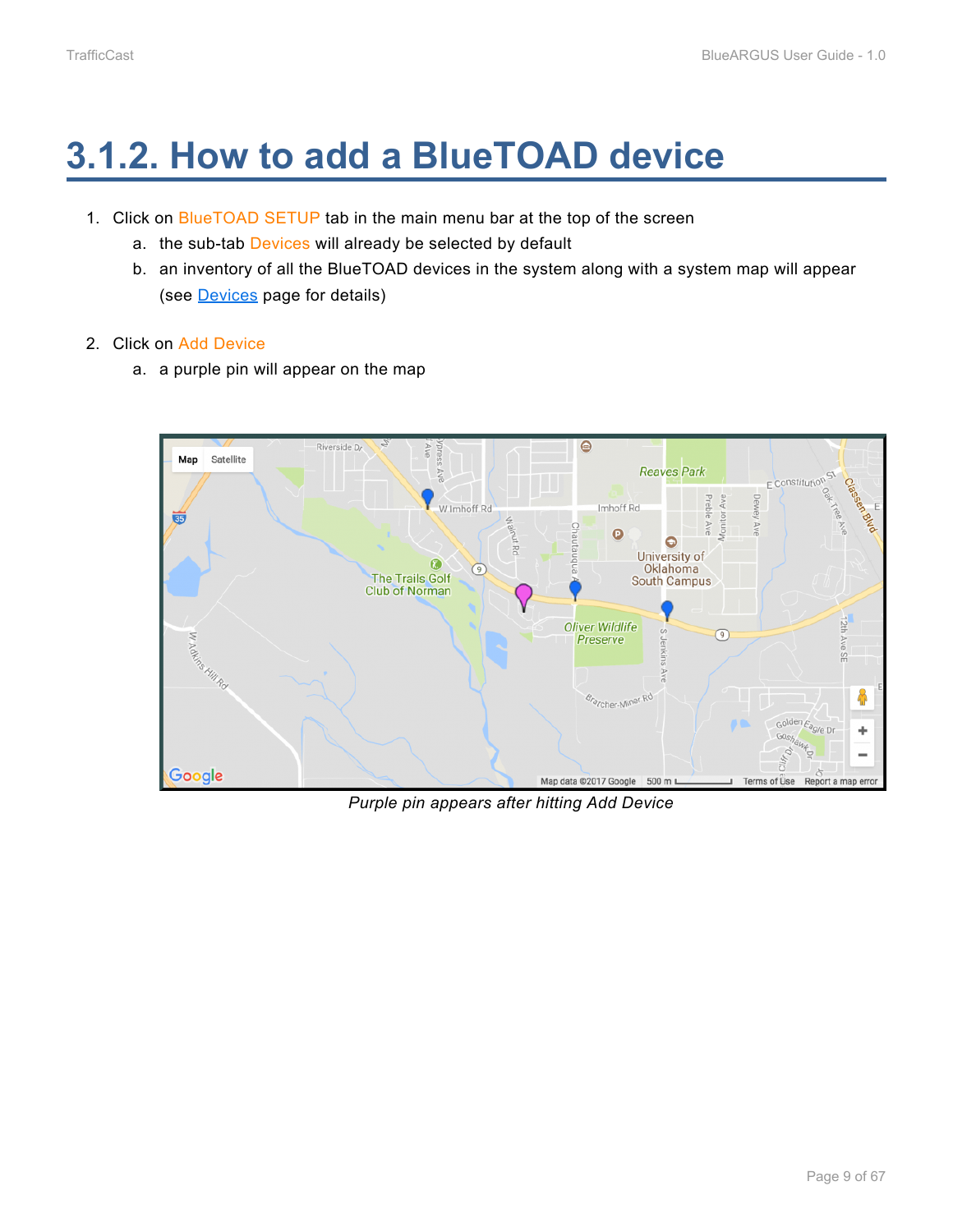- 3. Set the location of the new device by selecting the purple pin on the map and dragging it to its real world installed location
	- a. use the zoom function of the map to help accurately locate the device
	- b. notice that the latitude and longitude in the data entry box will automatically update as you move the pin around